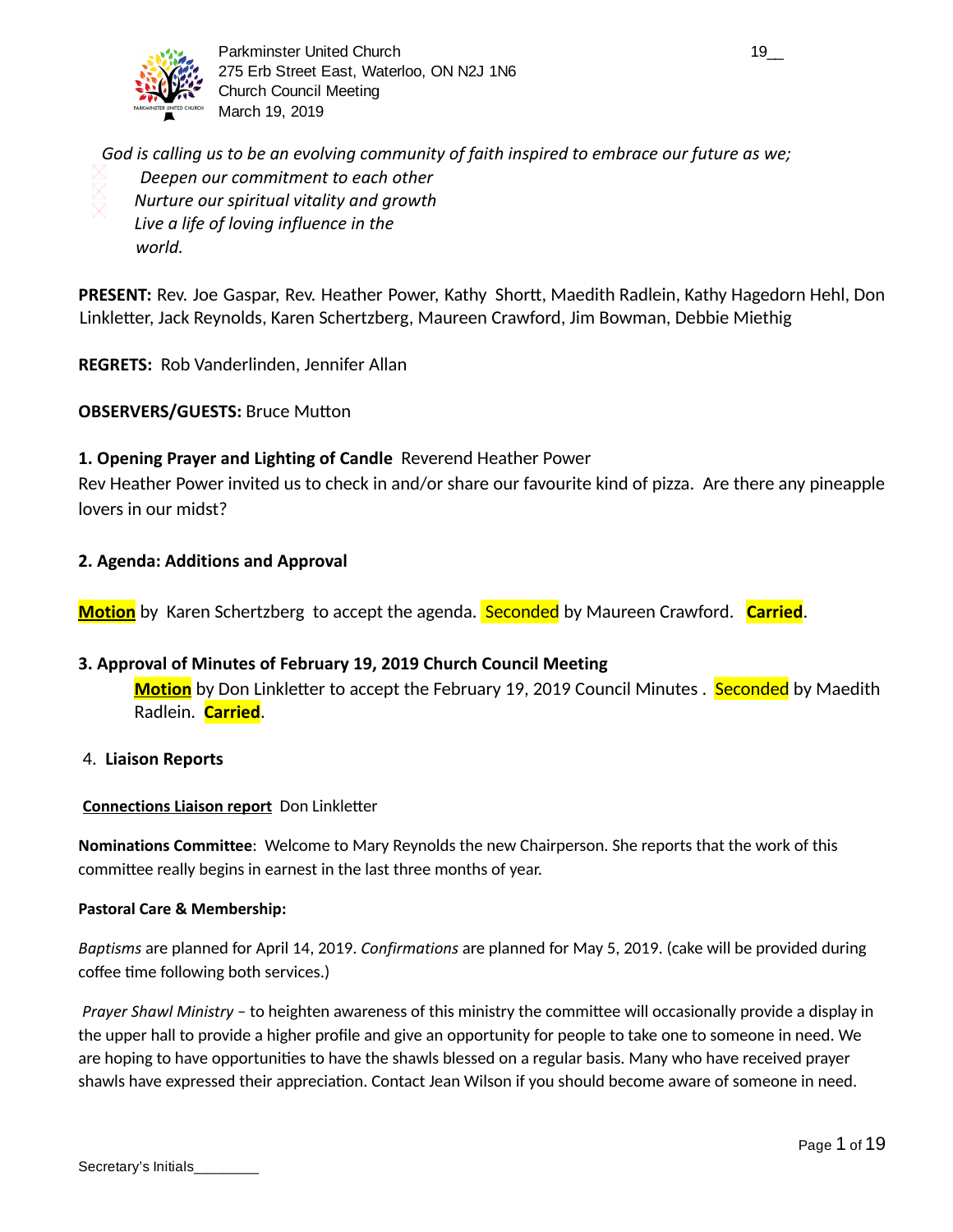

Parkminster United Church 19\_2 and the control of the control of the control of the control of the control of the control of the control of the control of the control of the control of the control of the control of the con 275 Erb Street East, Waterloo, ON N2J 1N6 Church Council Meeting March 19, 2019

Some *Chili dinners* have been placed in the freezer. They are available to share with anyone in need. A *New People's lunch* has been moved forward from the end of March until a future suitable date. In the meantime 'welcome cards' will be sent to newcomers and they will be invited to attend a tour of our facility. At our April meeting we will be discussing the opportunity for Parkminster to become a "Dementia Friendly Community". I (Don) have been invited to attend the April meeting of this Committee. I plan to accept the invitation.

**Communications:** *Erb Street sign* is working well – frequent changes keep the information interesting and up to date. The *Lobby TV monitor* is updated daily to reflect the current activities and meetings. Upcoming worship services are mentioned together with the attendance of special guests or presenters. Upcoming church events of interest to the public are announced - together with an open invitation to attend.

The Website continues to be a challenge: in spite of diligent efforts, Melanie is unable to edit/update content. Melanie, in consultation with Maedith and Rev. Joe and Rev. Heather, has obtained a quote on the costs of bringing our website up to the desired level of functionality from the website designer (10am Media) who originally created it. Once this quote is approved by Church Council, Melanie has offered to be the liaison person to work with the Website designer to get our website functioning in the manner that we want it to run.

## **Discussion of quote from OAM.ca Creative Media**

 $-1380 + HST$ 

-first step is to deal with the editing difficulties

-Don walked us through the quote (see attachment)

-concerned that a volunteer could not do the work efficiently

Motion by Don Linkletter that the quote from 10AM Media be accepted. Seconded by Maedith Radlein. Carried.

## *Further Discussion*

Question about the summer student's role in the website.

Emma Cohen was hired to redesign the website by transferring the information from the old website to the new. That didn't seem to be quite enough. Melanie took on the challenge to add to the website but struggled with time and the ability to change the website.

It's better to get someone to create the website in a way that we can easily maintain.

The main challenge is the technical piece as the platforms aren't user friendly.

The four week timeline proposed by 10AM Media is a bonus.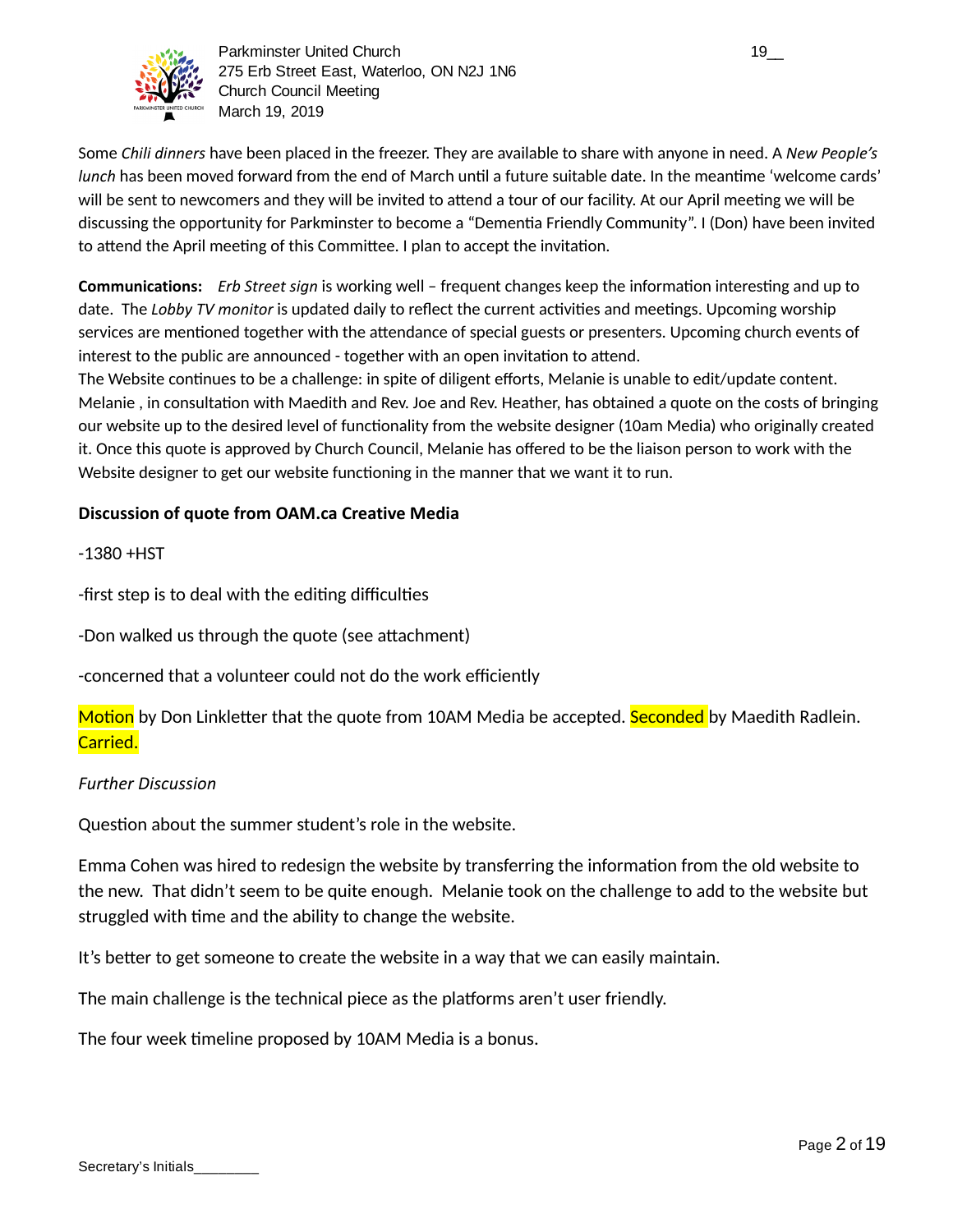

## **Community Liaison Report** Maureen Crawford

## **Outreach**

Outreach had a quick February meeting following church one Sunday. As you know our next meeting will be Monday, April 1st. We will be helping the CE committee setup and provide lunch for the Plett Centre luncheon on Sunday, March 24th

## **Property**

Had to have lift service call. Problem caused by improper operation. Use the buttons to operate only. New signs to be placed at all stations.

## **Capital Projects Committee**

First meeting so spent time on getting organized

Conclusions:

- 1. The committee shall act as a stand-alone committee reporting to Council.
- 2. The committee shall review and assess:
	- a. Large Capital Projects and their feasibility in terms of funding and vision; and
	- b. Smaller Capital Projects and their feasibility in particular, their impact and how they would fit into the larger vision.
- 3. The Committee shall assess the larger capital projects feasibility by researching funding opportunities and seeking out expertise on possible building renovations (e.g. architect).
- 4. The Committee will keep Council apprised of its findings and develop a report with recommendations to Council.

#### **Resettlement committee**

No report

#### **Inclusive Ministries**

Zumba has been cancelled as the leaders had other interests arise.

Cooking Circle continues to meet once a month.

There were fifteen people at the first coffee and games day.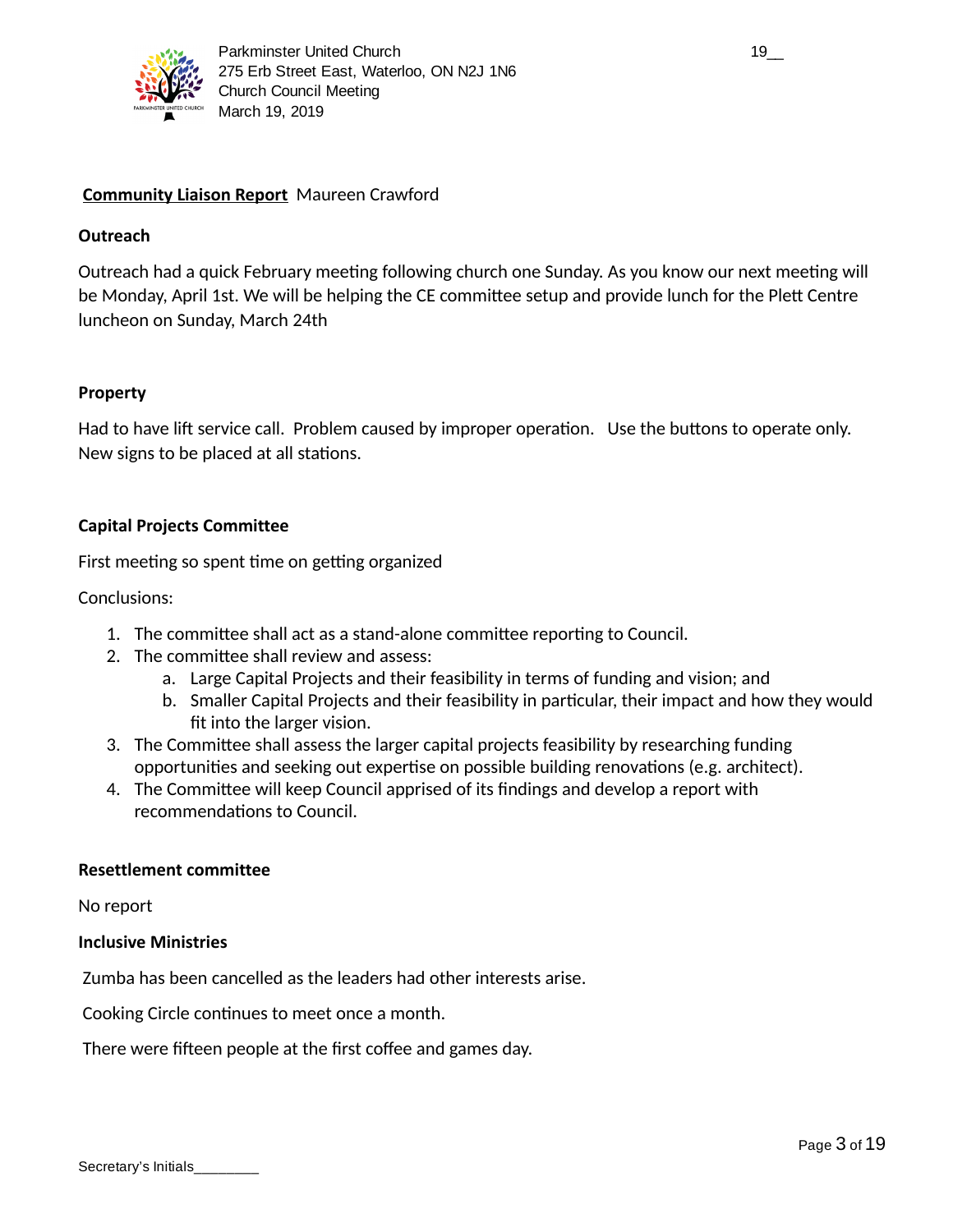

We discussed seeing if we could find a short film for our next potluck to watch and then have a discussion. A particular topic of interest was the aging person who faces perhaps going into the closet to protect themselves when needing extra care.

The Reconciliation group is active and vital. There is a book study about the Indian Act that the group is sponsoring.

 We agreed to take the service on April 28th when Laura Mae Linder (not sure if I have her name correct) comes to speak at the Sunday service.

Our door greeters are working out well.

**Development Liaison** Kathy Shortt as per Rob Vanderlinden

## Stewardship

- The Rev. Dave Jagger, attended the stewardship meeting held on March 5 $^{\rm th}$  to help the committee prepare for the launch of a stewardship campaign "Call to be the Church/Loving our Neighbours". Dave emphasized that this program is about helping people grow in their faith through generosity. Generosity with our time, talents and money enables us to be part of God's mission in the world. Dave asked us to keep this message as the focus of the campaign.
- After much discussion it was decided that Stewardship would propose to Council running the 5 week campaign from World Wide Communion to All Saints Day. It was felt that this period is the time when most of the congregation is likely to be in town and in church. We also discussed having a minute for stewardship once a month in preparation for the campaign. The intention is to follow the 3 key words "Inspire", "Invite", "Thank". Several ideas on how to communicate "Call to be the Church" were discussed. Stewardship will meet to begin planning our approach in April.
- Rob Hehl (trustee) will work with the Trustees to create the Communication Piece Legacy Giving/Planned Giving which will be included in the response package for the congregation.
- Dave suggested that Stewardship should be at the council table every month to keep the lines of communication open and to ensure that stewardship is always in front of the Church's leadership. When asked, Dave also suggested we not include financial statement updates throughout the year in What's Up--that simply reporting early-in-the-year deficits will do more to demoralize rather than inspire people to give more. Our emphasis, he suggested, was that we instead focus throughout the year on 'inspiring' stories about the good work being done, tied to an invitation to participate and support that work.
- Stewardship is requesting that Council approve the "Called to be the Church" campaign with preparation to begin immediately and the formal campaign to be held for a 5 week period from World Wide Communion, proceeding to All Saints Day (Oct 6, 13, 27, Nov, 30) .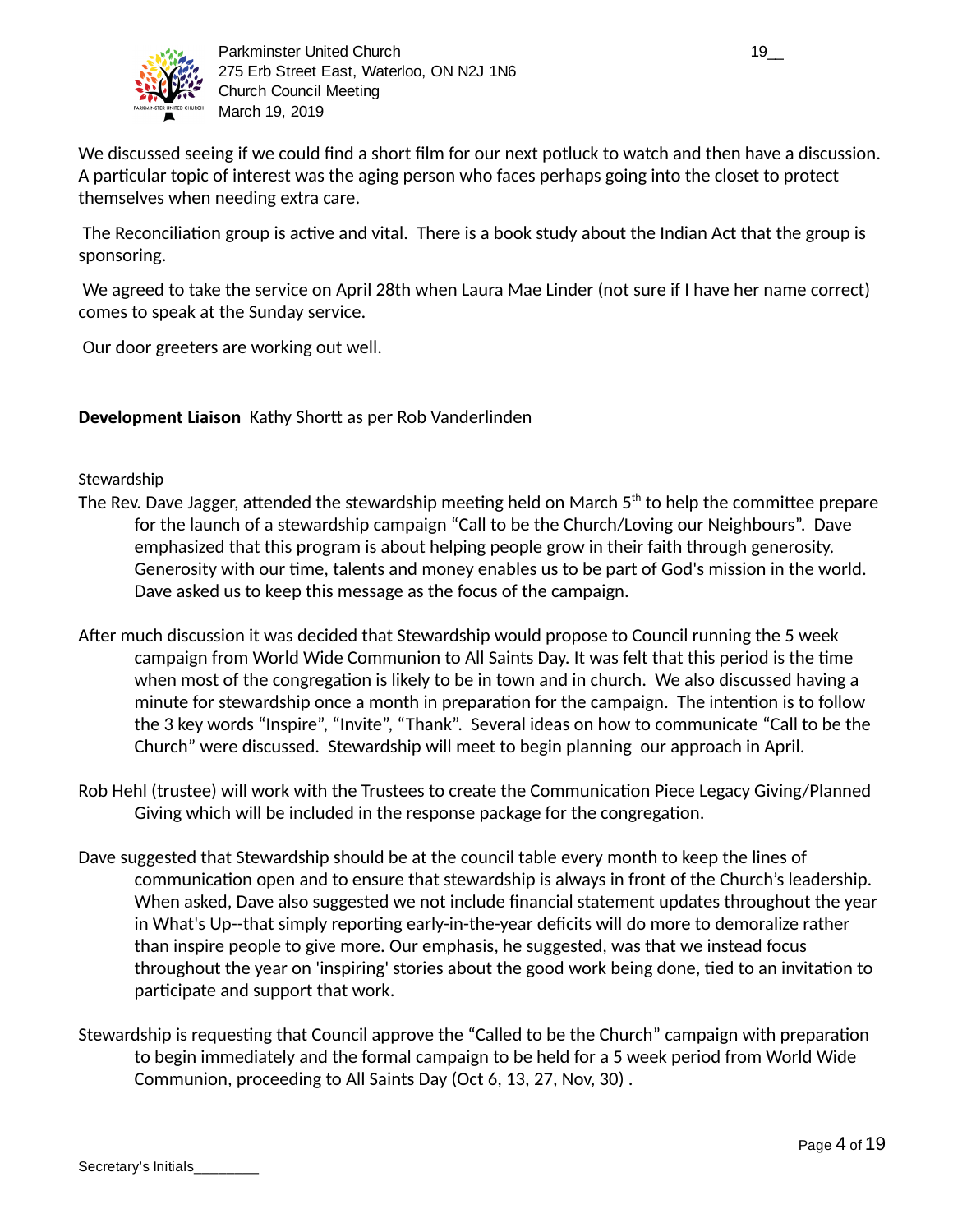

Included is the link to the campaign materials that can be downloaded for your reference: http://www.stewardshiptoolkit.ca/loving-our-neighbours

## Christian Education

- Soup Lunch in support of the Plett Meal Centre is this Sunday, March  $24^{\text{th}}$ .
- There will be no Family Party in May this year due to Easter being in late April.
- $\bullet$  CE Picnic will be Sunday June 9<sup>th</sup>. The service is the Music Sunday service with the picnic outside afterward.

#### Worship

● Worship/Music Calendar

| <b>Date</b>      | Theme/topic                                             | <b>Preaching</b>  |
|------------------|---------------------------------------------------------|-------------------|
| Fri., March 1    | World Day of Prayer - Trillium Lutheran 22 Willow,      |                   |
|                  | Waterloo                                                |                   |
| March 3          | Transfiguration-Scouting Sunday TCOW blessing and       | Intergenerational |
|                  | send-off: Colleen and Abby                              |                   |
| Wed., March 6    | Ash Wednesday-Shared service-Prepared by                |                   |
|                  | Parkminster-Hosted by Emmanuel                          |                   |
| March 10         | Lent 1- Communion (Grace Style-in the pews) (Neil away) | Joe               |
| March 17         | Lent 2- Working Centre - initiative from UGO-IGO        | Joe Mancini guest |
|                  | Music - St Patrick's Day                                | speaker           |
| March 24         | Lent 3 Neil away - Gillian Music supply, Jamie helping  | Joe               |
|                  | with choir                                              |                   |
| March 31         | Lent 4                                                  | Joe               |
| April 7          | Lent 5                                                  | Joe               |
| April 14         | Palm/Passion or Just Palm?                              | Joe               |
| April 18 (Thurs) | Maundy Thursday-Westminster UC - joint service          |                   |
| April 19 (Fri)   | Good Friday-Parkminster hosting joint service           |                   |
| April 21         | Easter-Communion (Response Style-Come forward)          | Joe               |

● Related to Worship Schedule:

Looking ahead:

- Neil away March 19 30 Gillian will do music supply and Jamie will help with choir
- April 14 Palm Sunday or Palm/Passion
- Anniversary Sunday June 2
- Music Sunday June 9

#### ● Communion Schedule

| Sunday March 10 2018-First Sunday in Lent                                       | Grace    |
|---------------------------------------------------------------------------------|----------|
| Sunday April 21 2018 – Easter Sunday                                            | Response |
| Sunday June 9 2018 – Pentecost Sunday. This one may be cancelled depending what | Grace    |
| happens around Music Sunday or the Anniversary service.                         |          |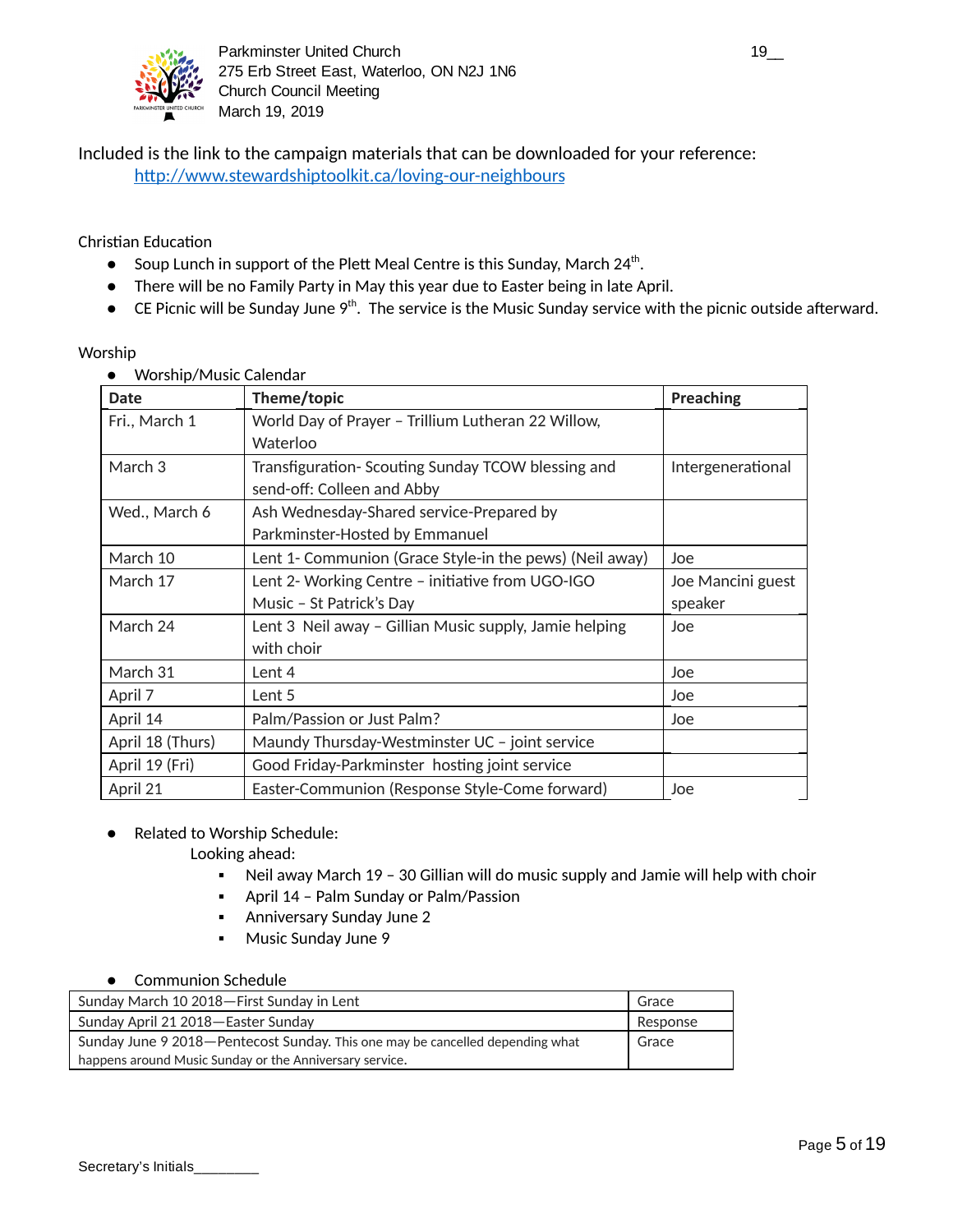

Motion by Jim Bowman to accept the Liaison reports. Seconded by Maedith Radlein. Carried.

## **5. Reflection-** Bruce Mutton

Dave Jaeger attended the last stewardship meeting and he suggested that Bruce attend the next council meeting. Bruce asked us to reflect on the question "Why do you give?"

## **6. BUSINESS ARISING FROM THE MINUTES**

## a)**Stewardship Campaign** - Bruce Mutton

Called to Be the Church Congregational Giving Program—Loving Our Neighbours, 2019

The Rev. Dave Jagger, attended the Stewardship meeting held on March 5 $^{\rm th}$  to help the committee prepare for the launch of a Stewardship Campaign "Call to be the Church/Loving our Neighbours". Dave emphasized that this program is about helping people grow in their faith through generosity. Generosity with our time, talents and money enables us to be part of God's mission in the world. Dave asked us to keep this message as the focus of the campaign.

After much discussion it was decided that Stewardship would propose to Council running the 5 week campaign from World Wide Communion to All Saints Day. It was felt that this period is the time when most of the congregation is likely to be in town and in church. We also discussed having a minute for stewardship once a month in preparation for the campaign. The intention is to follow the 3 key words "Inspire", "Invite", "Thank". Several ideas on how to communicate "Call to be the Church" were discussed. Stewardship will meet to begin planning our approach in April.

Rob Hehl (trustee) will work with the Trustees to create the Communication Piece Legacy Giving/Planned Giving which will be included in the response package for the congregation.

Dave Jagger suggested that Stewardship should be at the council table every month to keep the lines of communication open and to ensure that stewardship is always in front of the Church's leadership. When asked, Dave also suggested we not include financial statement updates throughout the year in What's Up--that simply reporting early-in-the-year deficits will do more to demoralize rather than inspire people to give more. Our emphasis, he suggested, was that we instead focus throughout the year on 'inspiring' stories about the good work being done, tied to an invitation to participate and support that work.

Stewardship wanted to update the Council on the "Called to be the Church" campaign with preparation to begin immediately and the formal campaign to be held for a 5 week period from World Wide Communion, proceeding to All Saints Day (Oct 6, 13, 27, Nov, 3) .

-proposed a minute for stewardship once a month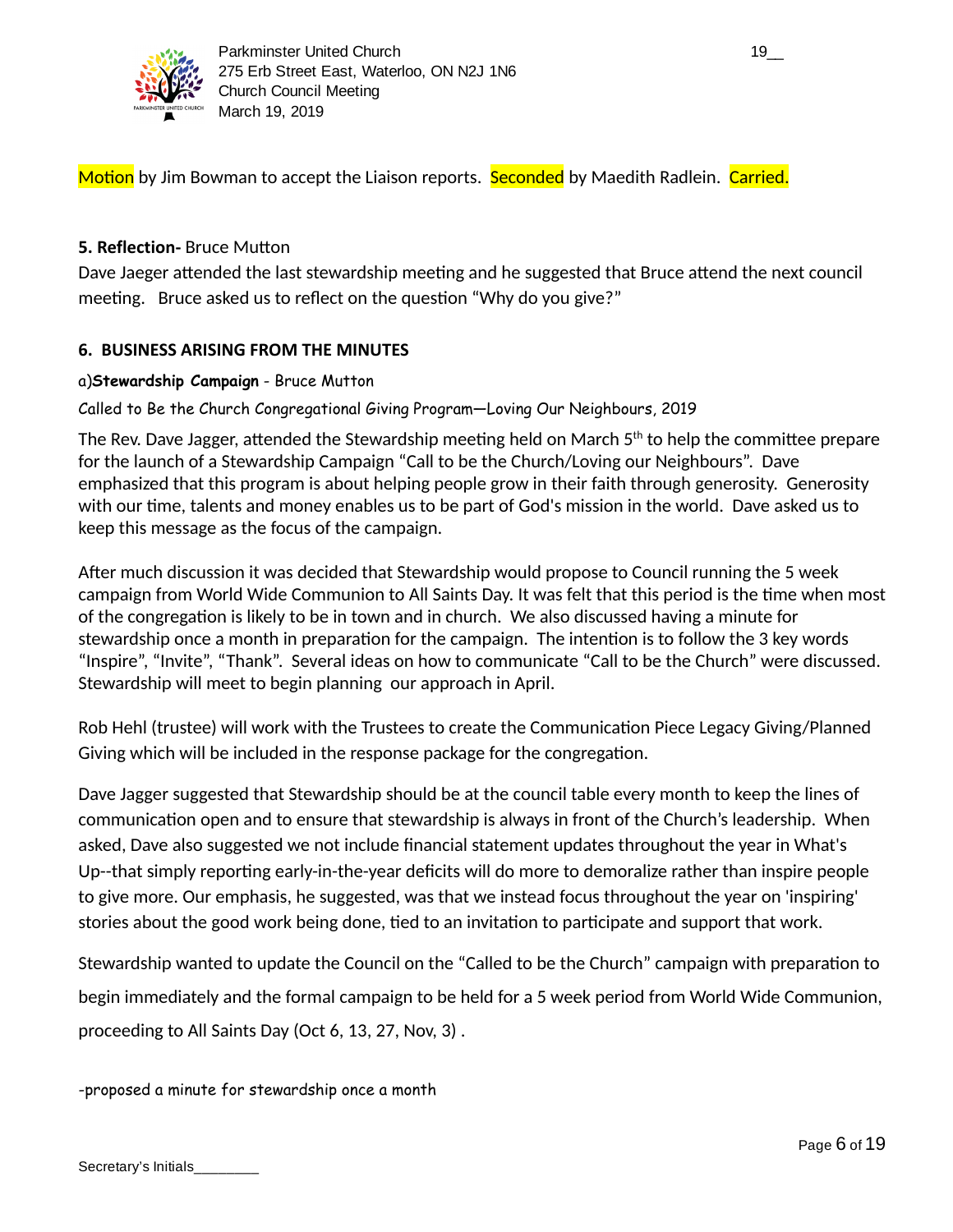

#### Discussion:

-St. James Rosemount had success by hiring a fundraiser

In response to the suggestion that we not post the finances independently as they can cause anxiety, we agreed that our approach should be inspiring and inviting and that we should communicate positive comments; however, we still believe quarterly reports are important.

-we need to be transparent; it's our reality.

-the workbook and guide is available at **http://www.stewardshiptoolkit.ca/loving-our-neighbours**

-recommended Stewardship should be represented on council during the campaign

-need something Stewardship related at each council meeting during the campaign

-recognition meal at the end of the Stewardship campaign

-next Stewardship meeting is April 5th where they will discuss what the campaign will look like

b)**Council Pictures by Pat Smith** - Kathy Shortt -pictures before council meeting Where do we want to put the pictures? Action: Kathy Shortt will look after framing and hanging, announcement in the What's UP

c)**Questions to explore with Committee Chairs Update** - Maureen Crawford and Joe Gaspar

Joe Gaspar and Maureen Crawford discussed this further.

Came up with the following question:

How are things going? General discussion to get people talking.

Invite them to the council meeting to share their dreams, what is the committee up to?

They can come as a whole committee or a representative.

How will you be scheduling? Once we know how many committees are interested, we can schedule.

Action: report back as part of the liaison report

#### d)**Parkminster Decision Making Authorities Update** - Jack Reynolds

Kathy Shortt asked Jack Reynolds to summarize changes made to the draft decision making document resulting from Council and Committee input.

After it was emailed last week to Council, Bert Blackburn indicated that Property would normally consult with Council on maintenance and equipment expenditures in excess of \$3,000. No further changes were made by Council.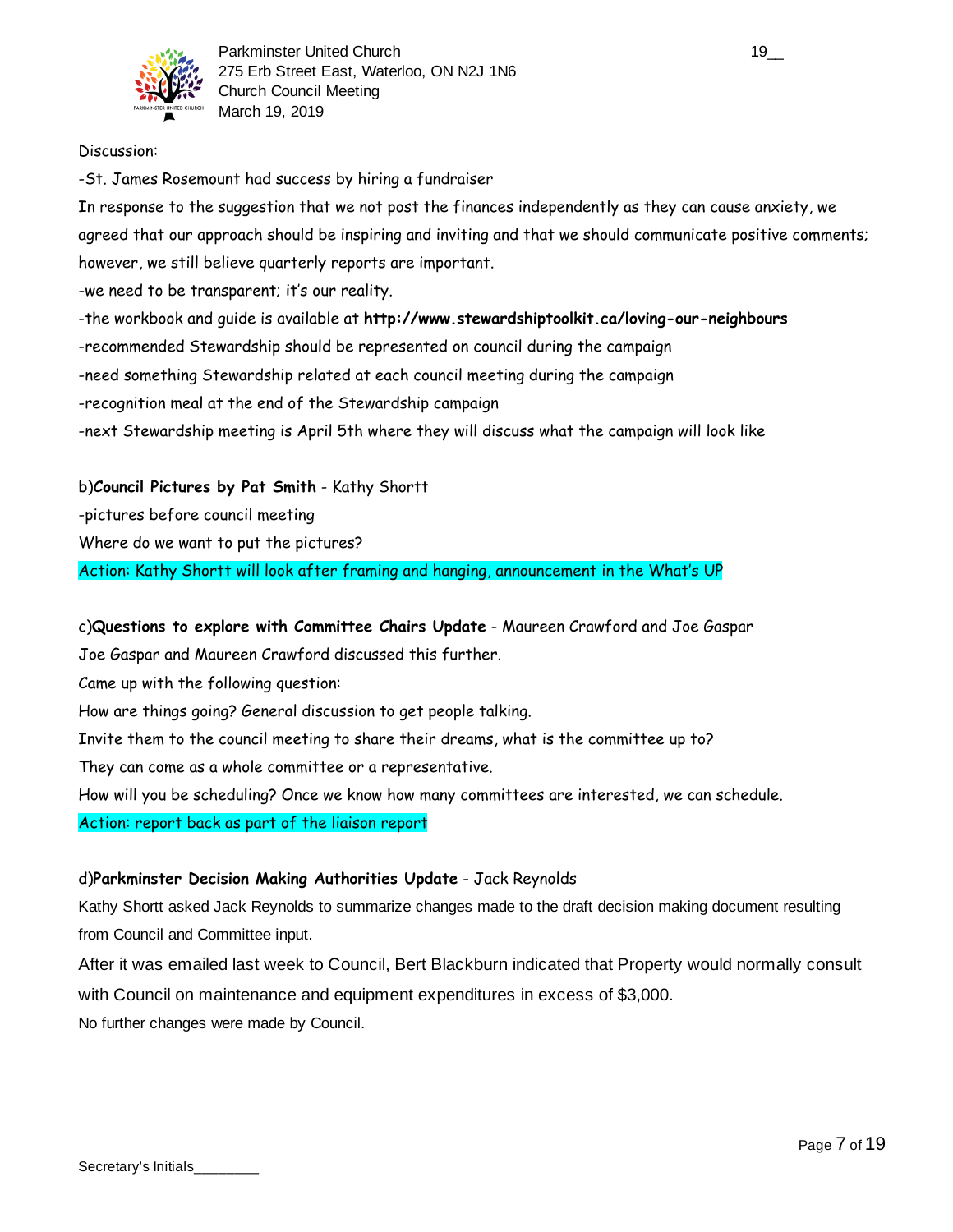

Parkminster United Church 19\_000 and 19\_000 and 19\_000 and 19\_000 and 19\_000 and 19\_000 and 19\_000 and 19\_000 and 19 275 Erb Street East, Waterloo, ON N2J 1N6 Church Council Meeting March 19, 2019

Motion by Jack Reynolds that the decision making document be accepted; that it be emailed to current and future newly appointed Council members and Committee Chairs; and that they also be informed that a hard copy is available in the Governance section of the Parkminster Policy Manual in the church office; and that it will continue to be viewed as a work in progress...Committees are welcome to send ideas/changes to the Council Chair at any time, as issues arise that should be included. Seconded by Maureen Crawford. CARRIED

e)**Adult Education** - Rev. Joe Gaspar and Rev. Heather Power

-Initial discussions

-no proposal yet

Action: proposal for May council meeting, both short and long term plans

Thinking about changes to the name, possibly "Faith Formation"

#### **NEW BUSINESS**

#### **7.Financial Report - Jack Reynolds**

#### **Financial Report**

The newly formed Finance Committee held its first meeting on March 11. The Committee accepted the February statements for presentation to Council.

The deficit at the end of February stands at \$12,700 and will grow significantly month-by-month unless giving patterns change.

The Committee agreed:

- to continue with quarterly breakfast meetings.

- that the Committee can/will operate without a Chair.

- there there should be discussion with the Trustees about the possibility of an Endowment Fund grant to redeem the remaining \$12,000 of Faith Bonds. (That request was subsequently declined by the Trustees.)

- that maturing GICs be reinvested in a \$245,000 GIC at a rate of 3% for a term ending June 30, 2019

- to ask Rob McQueen and Outreach about longer term plans for disbursement of Refugee Re-Settlement funds, and what the procedure/approval process would be if it is proposed that money donated for refugee purposes be redirected elsewhere.

Question: Why did finance consider requesting money from Trustees? We are going to face some issues with operating costs. They will meet with the trustees in June.

Reserves will be used if necessary. When you use up your reserves you are in a dire situation.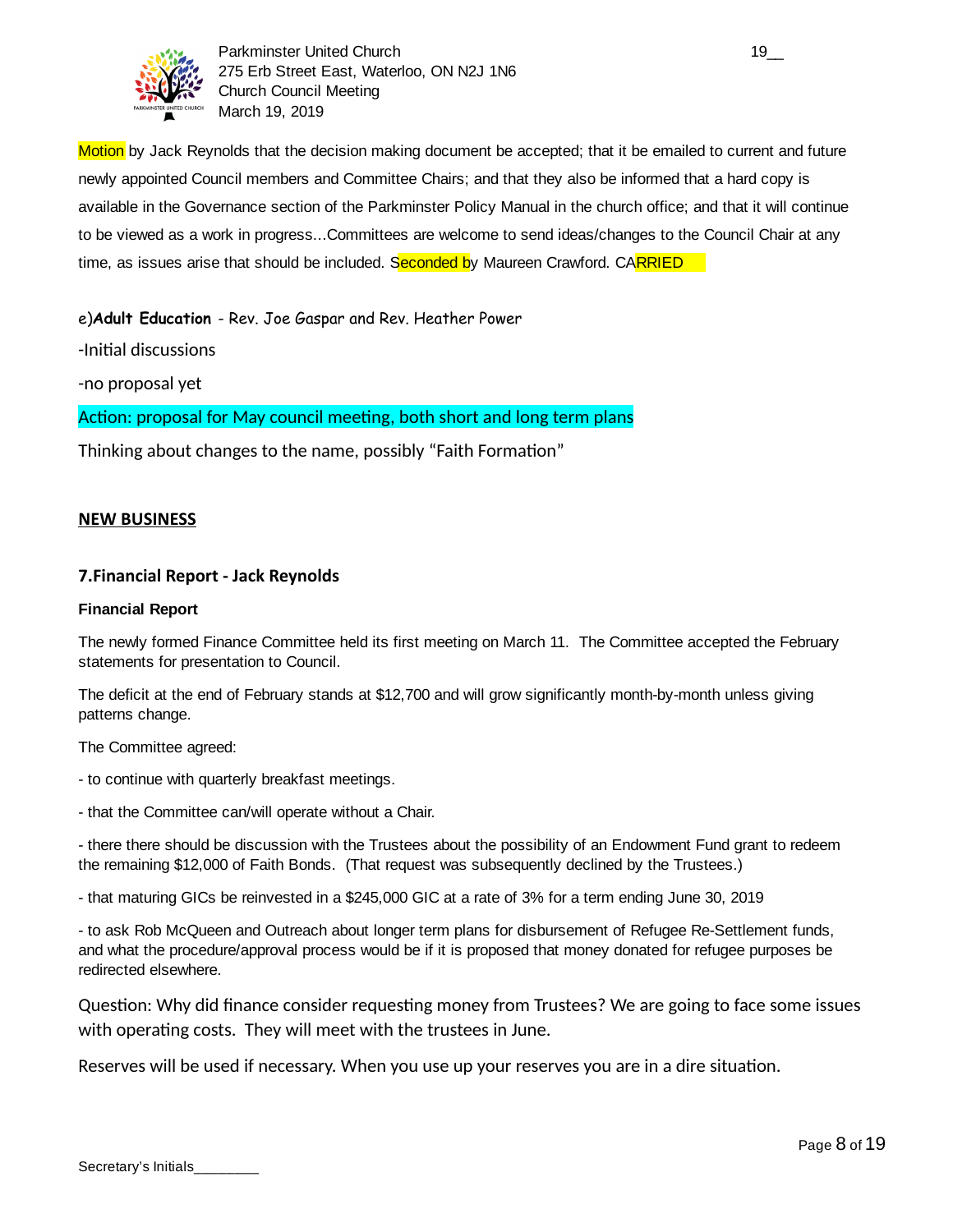

Motion by Jack Reynolds that the financial statements for the period ending February 28, 2019 be accepted. Seconded by Karen Schertzburg. Carried

Can we do special gift donation envelopes in the pews for Easter? Need to make sure there are envelopes in the pews.

Action: Jack Reynolds will contact Bruce about envelopes for Easter and the envelopes in the pews.

## **8. Streamlining Minute Distribution - Kathy Shortt**

Melanie would like to have a more streamlined approach to sending out

the minutes. She feels that she is sending too many emails relating to minutes. In order to streamline

the process, all minutes would be due to the office by the Monday evening, a week before the Council

-How do you feel about receiving minutes a week before the council meeting?

Discussion:

-information needs are important

-council doesn't mind receiving multiple emails

-no change requested

Action Kathy Shortt will report back to Melanie.

#### **9. A.O.B.**

Kathy Shortt will contact the committee chairs reminding them to use first and last names.

Curling- \$25 surplus will go toward the IGO UGO Christmas decoration fund.

**10. Closing Prayer- Reverend Joe Gaspar**

#### **ADJOURNMENT**

Meeting adjourned at 8:10 p.m.

## **NEXT MEETING: April 16, 2019 @ 6:30 p.m.**

**Kathy Shortt, Chair** Kathy Hagedorn Hehl, Secretary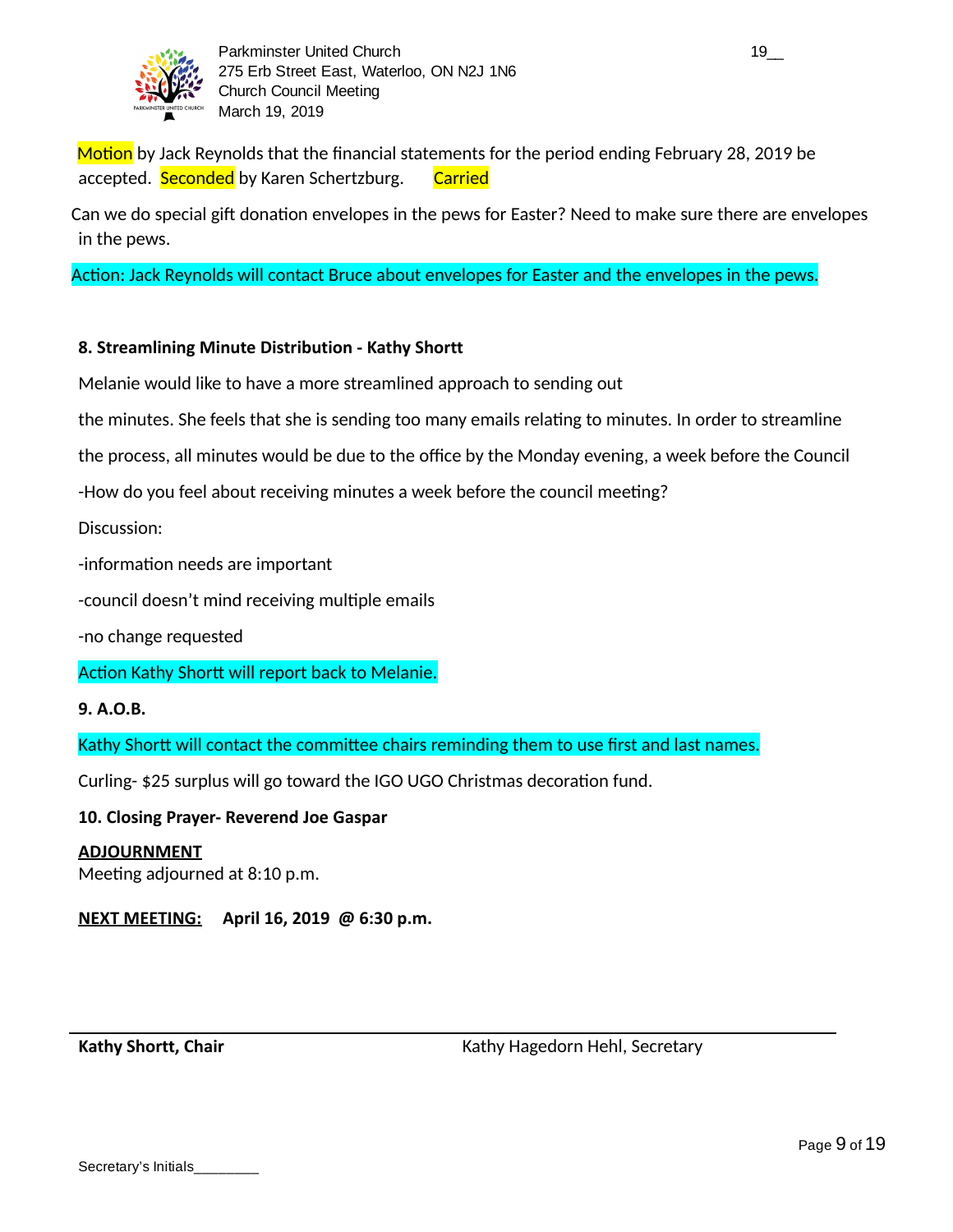

## **Attachments:**

- 1) Financial Reports (3)
- 2) Parkminster Decision Making Authorities
- 3) Website Quote: 10 AM.ca Creative Media

## **Balance Sheet February 2019**

|                     |                                       |                                             |                                  | Feb 28,<br>19 |
|---------------------|---------------------------------------|---------------------------------------------|----------------------------------|---------------|
| <b>ASSETS</b>       |                                       |                                             |                                  |               |
|                     | <b>Current Assets</b>                 |                                             |                                  |               |
|                     |                                       | Chequing/<br><b>Savings</b>                 |                                  |               |
|                     |                                       |                                             | Chequing account                 | 78,531        |
|                     |                                       |                                             | Savings account                  | 24,255        |
|                     |                                       | <b>Total Chequing/</b><br><b>Savings</b>    |                                  | 102,786       |
|                     |                                       | <b>Other Current</b><br><b>Assets</b>       |                                  |               |
|                     |                                       |                                             | <b>Short Term</b><br>Investments | 248,980       |
|                     |                                       | <b>Total Other</b><br><b>Current Assets</b> |                                  | 248,980       |
|                     | <b>Total Current</b><br><b>Assets</b> |                                             |                                  | 351,766       |
| <b>TOTAL ASSETS</b> |                                       |                                             |                                  | 351,766       |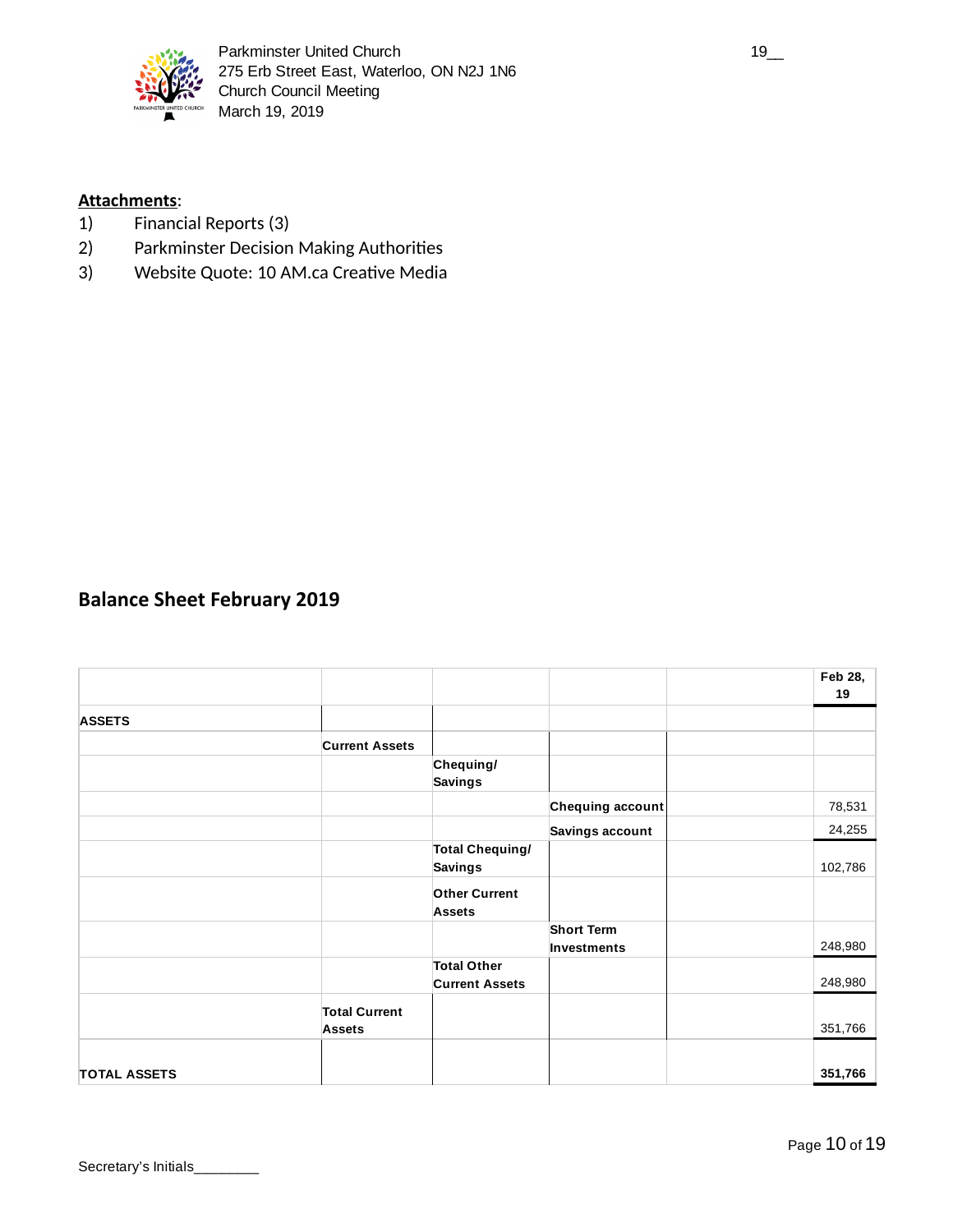

| <b>LIABILITIES &amp; EQUITY</b> |                          |                            |                                                  |                                     |           |
|---------------------------------|--------------------------|----------------------------|--------------------------------------------------|-------------------------------------|-----------|
|                                 | Liabilities              |                            |                                                  |                                     |           |
|                                 |                          | <b>Current Liabilities</b> |                                                  |                                     |           |
|                                 |                          |                            | <b>Other Current</b>                             |                                     |           |
|                                 |                          |                            | Liabilities                                      |                                     |           |
|                                 |                          |                            |                                                  | Due to Benevolent                   |           |
|                                 |                          |                            |                                                  | Fund                                | 7,273     |
|                                 |                          |                            |                                                  | Due to Capital Fund                 | 43,485    |
|                                 |                          |                            |                                                  | Due to CE Fund                      | (102)     |
|                                 |                          |                            |                                                  | Due to G5 Refugee                   |           |
|                                 |                          |                            |                                                  | Group - Dabab                       | 35,616    |
|                                 |                          |                            |                                                  | Due to G5 Refugee<br>Group - Mendo  | 33,379    |
|                                 |                          |                            |                                                  | Due to G5 Refugee Grp               |           |
|                                 |                          |                            |                                                  | -Abdulla                            | 35,616    |
|                                 |                          |                            |                                                  | Due to Labrinth Project             | 0         |
|                                 |                          |                            |                                                  | Due to Memorial Fund                | 205       |
|                                 |                          |                            |                                                  | Due to Outreach Fund                | 24,437    |
|                                 |                          |                            |                                                  | Due to Parkminster                  |           |
|                                 |                          |                            |                                                  | <b>Refugee Fund</b>                 | 31,061    |
|                                 |                          |                            |                                                  | Due to Special                      |           |
|                                 |                          |                            |                                                  | <b>Refugee Need</b>                 | 3,000     |
|                                 |                          |                            |                                                  | Due to SAH Refugee<br>Grp-Abdoshsin | 34,511    |
|                                 |                          |                            |                                                  | Due to Parkminster                  |           |
|                                 |                          |                            |                                                  | <b>Resettlement Fund</b>            | 23,380    |
|                                 |                          |                            |                                                  | <b>Extension Council</b>            |           |
|                                 |                          |                            |                                                  | loan                                | 13,206    |
|                                 |                          |                            |                                                  | <b>Faith Bonds</b>                  | 12,000    |
|                                 |                          |                            |                                                  | <b>HST Payable</b>                  | 2,598     |
|                                 |                          |                            | <b>Total Other</b><br><b>Current Liabilities</b> |                                     | 299,665   |
|                                 |                          |                            |                                                  |                                     |           |
|                                 |                          | <b>Total Current</b>       |                                                  |                                     |           |
|                                 |                          | Liabilities                |                                                  |                                     | 299,665   |
|                                 | <b>Total Liabilities</b> |                            |                                                  |                                     | 299,665   |
|                                 |                          |                            |                                                  |                                     |           |
|                                 | Equity                   |                            |                                                  |                                     |           |
|                                 |                          | Accumulated                |                                                  |                                     |           |
|                                 |                          | <b>Reserves</b>            |                                                  |                                     | 17,360    |
|                                 |                          | Change in<br>Accumulated   |                                                  |                                     |           |
|                                 |                          | <b>Reserves</b>            |                                                  |                                     | 47,430    |
|                                 |                          | <b>Net Income</b>          |                                                  |                                     | (12, 688) |
|                                 | <b>Total Equity</b>      |                            |                                                  |                                     | 52,102    |
|                                 |                          |                            |                                                  |                                     |           |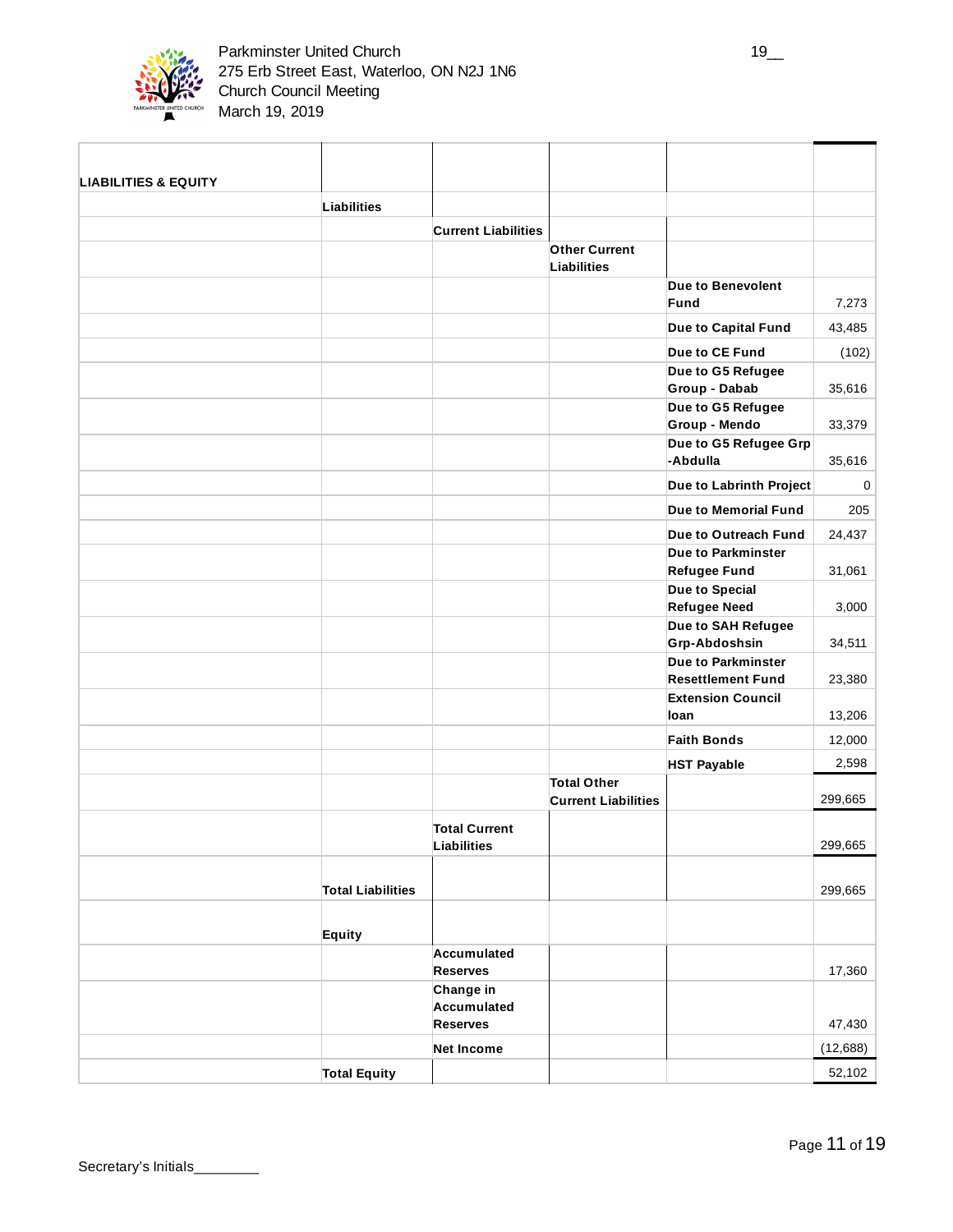

| <b>TOTAL LIABILITIES &amp; EQUITY</b> |  |  | $-351.76$ |
|---------------------------------------|--|--|-----------|

## **Revenue Statement February 2019 vs 2018**

|            |                     |                     |                              | Jan - Feb 19 | Jan - Feb 18 | \$ Change |
|------------|---------------------|---------------------|------------------------------|--------------|--------------|-----------|
|            |                     | Income              |                              |              |              |           |
|            |                     |                     | <b>Endowment Fund</b>        |              |              |           |
|            |                     |                     | Transfer                     |              | 2,900        | (2,900)   |
|            |                     |                     | Offerings                    | 45,637       | 55,450       | (9, 813)  |
|            |                     |                     | Other Income                 | 51           | 1,302        | (1,251)   |
|            |                     |                     | Rental Income                | 3,100        | 3,590        | (490)     |
|            |                     | <b>Total Income</b> |                              | 48,788       | 63,242       | (14, 454) |
|            |                     | Cost of             |                              |              |              |           |
|            |                     | Goods Sold          |                              |              |              |           |
|            |                     |                     | <b>Event Expenses</b>        | 350          | 2,416        | (2,066)   |
|            |                     | <b>Total COGS</b>   |                              | 350          | 2,416        | (2,066)   |
|            |                     |                     |                              |              |              |           |
|            | <b>Gross Profit</b> |                     |                              | 48,438       | 60,826       | (12, 388) |
|            |                     | Expense             |                              |              |              |           |
|            |                     |                     | <b>Facilities</b>            | 4,774        | 5,875        | (1, 101)  |
|            |                     |                     | <b>Ministry Expenses</b>     | 1,840        | 3,965        | (2, 125)  |
|            |                     |                     | Office and                   |              |              |           |
|            |                     |                     | Administration               | 3,596        | 2,592        | 1,004     |
|            |                     |                     | <b>Other Expenses</b>        | 20           | 1,137        | (1, 117)  |
|            |                     |                     | <b>Salaries and Benefits</b> | 47,740       | 44,382       | 3,358     |
|            |                     |                     | <b>UCC Assess Fee</b>        | 3,156        | 1,912        | 1,244     |
|            |                     | Total               |                              |              |              |           |
|            |                     | Expense             |                              | 61,126       | 59,863       | 1,263     |
| <b>Net</b> |                     |                     |                              |              |              |           |
| Income     |                     |                     |                              | (12, 688)    | 963          | (13, 651) |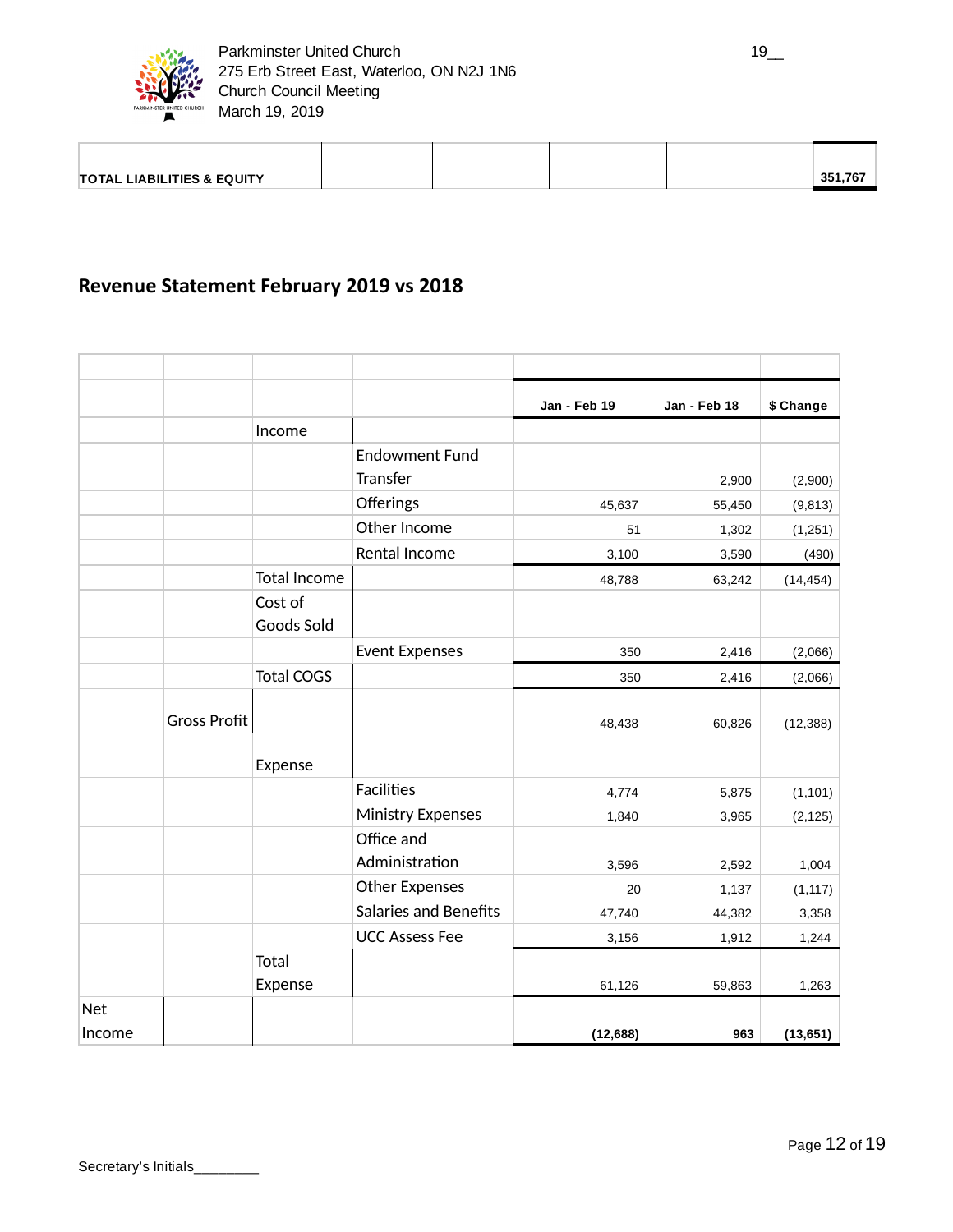

## **Revenue Statement February 2019 YTD vs Budget**

|                     |                       |                             | Jan - Feb |               |                |             |
|---------------------|-----------------------|-----------------------------|-----------|---------------|----------------|-------------|
|                     |                       |                             | 19        | <b>Budget</b> | \$ Over Budget | % of Budget |
|                     | Income                |                             |           |               |                |             |
|                     |                       | Offerings                   | 45,637    | 46,600        | (963)          | 98%         |
|                     |                       | Other Income                | 51        | 100           | (49)           | 51%         |
|                     |                       | Rental Income               | 3,100     | 3,000         | 100            | 103%        |
|                     | Total Income          |                             | 48,788    | 49,700        | (912)          | 98%         |
|                     | Cost of Goods<br>Sold |                             |           |               |                |             |
|                     |                       | Event                       |           |               |                |             |
|                     |                       | Expenses                    | 350       | 250           | 100            | 140%        |
|                     | <b>Total COGS</b>     |                             | 350       | 250           | 100            | 140%        |
| <b>Gross Profit</b> |                       |                             | 48,438    | 49,450        | (1,012)        | 98%         |
|                     | Expense               |                             |           |               |                |             |
|                     |                       | <b>Facilities</b>           | 4,774     | 4,621         | 153            | 103%        |
|                     |                       | Ministry                    |           |               |                |             |
|                     |                       | Expenses                    | 1,840     | 2,260         | (420)          | 81%         |
|                     |                       | Office and<br>Administratio |           |               |                |             |
|                     |                       | n                           | 3,596     | 2,860         | 736            | 126%        |
|                     |                       | Other                       |           |               |                |             |
|                     |                       | Expenses                    | 20        |               |                |             |
|                     |                       | Salaries and                |           |               |                |             |
|                     |                       | <b>Benefits</b>             | 47,740    | 46,984        | 756            | 102%        |
|                     |                       | <b>UCC Assess</b>           |           |               |                |             |
|                     |                       | Fee                         | 3,156     | 3,156         | 0              | 100%        |
|                     | <b>Total Expense</b>  |                             | 61,126    | 59,881        | 1,245          | 102%        |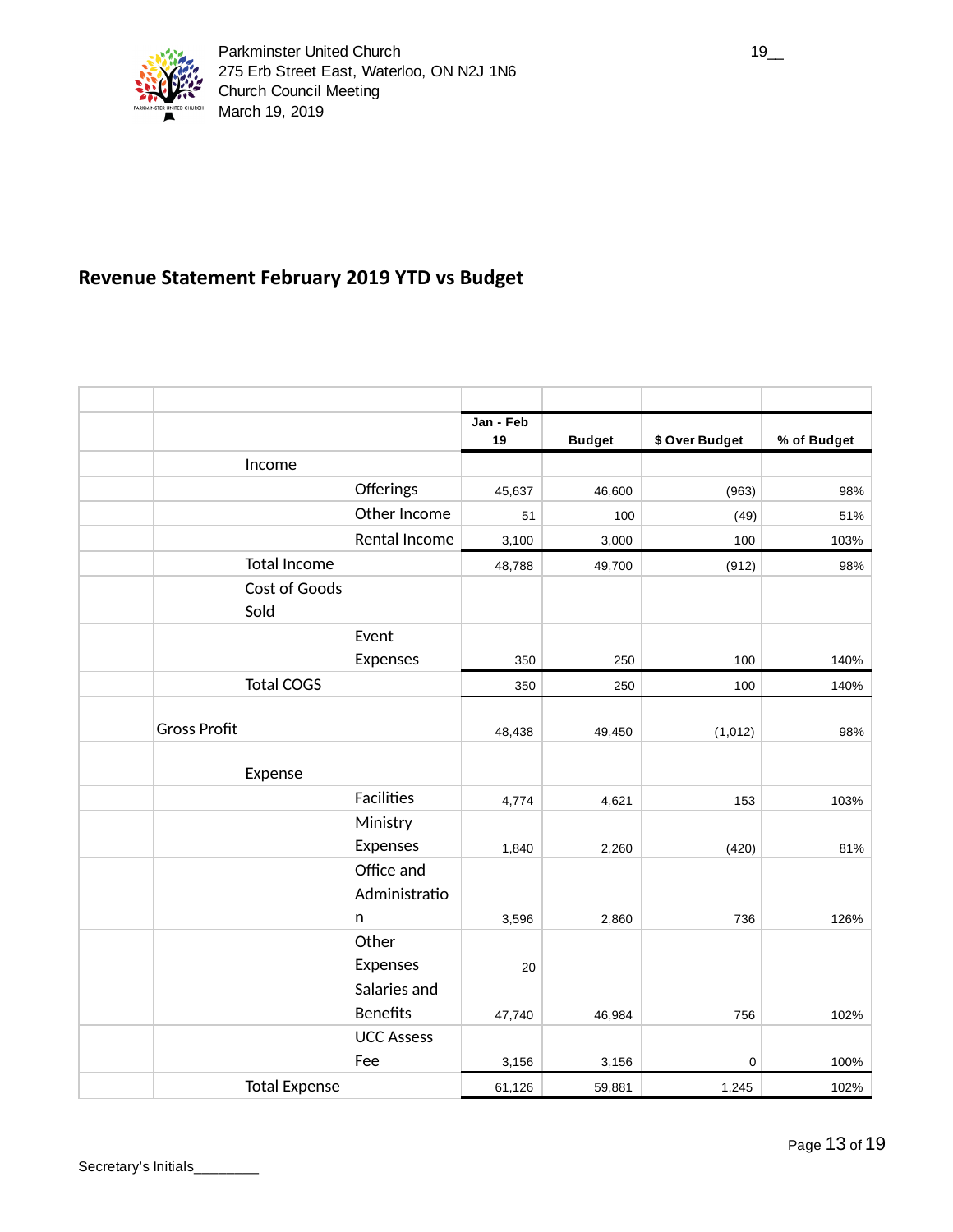

| net           |  |
|---------------|--|
| <b>Income</b> |  |

Net

| Income |  | (12.688) | (10, 431) | (2, 257) | 122% |
|--------|--|----------|-----------|----------|------|
| net    |  |          |           |          |      |

# **Parkminster Decision Making Authorities**

Although the Council is ultimately accountable to the congregation for all matters under its jurisdiction, it delegates authority on certain matters to Committees. The Council carries out direction and oversight responsibilities with respect to Committees, based on the Committee role descriptions documented in May 2017.

The following indicates where decisions will normally be made; it is meant to be illustrative and does not cover all matters that the Council and its Committees deal with.

## **Matters Requiring Congregation Approval at a Congregational meeting**

- 1. Annual financial statements
- 2. Local Fund and Outreach annual budgets
- 3. Recommendations of the Nominating Committee for positions on the leadership team
- 4. Amendments to the constitution
- 5. Amendments to mission, beliefs and goals
- 6. Changes to the pastoral relationship

7. Borrowing decisions—e.g., faith bonds - According to the Manual, this is a Council responsibility. Although it might be good practice to bring this to the congregation, it is not a requirement.

8. Major capital expenditures e.g. new roof - According to the Manual, this is a Council responsibility. Although it might be good practice to bring this to the congregation, it is not a requirement.

9. Major philosophical changes e.g. the affirming decision of 2006

10. Appointment of a third-party to do an independent review of financial statements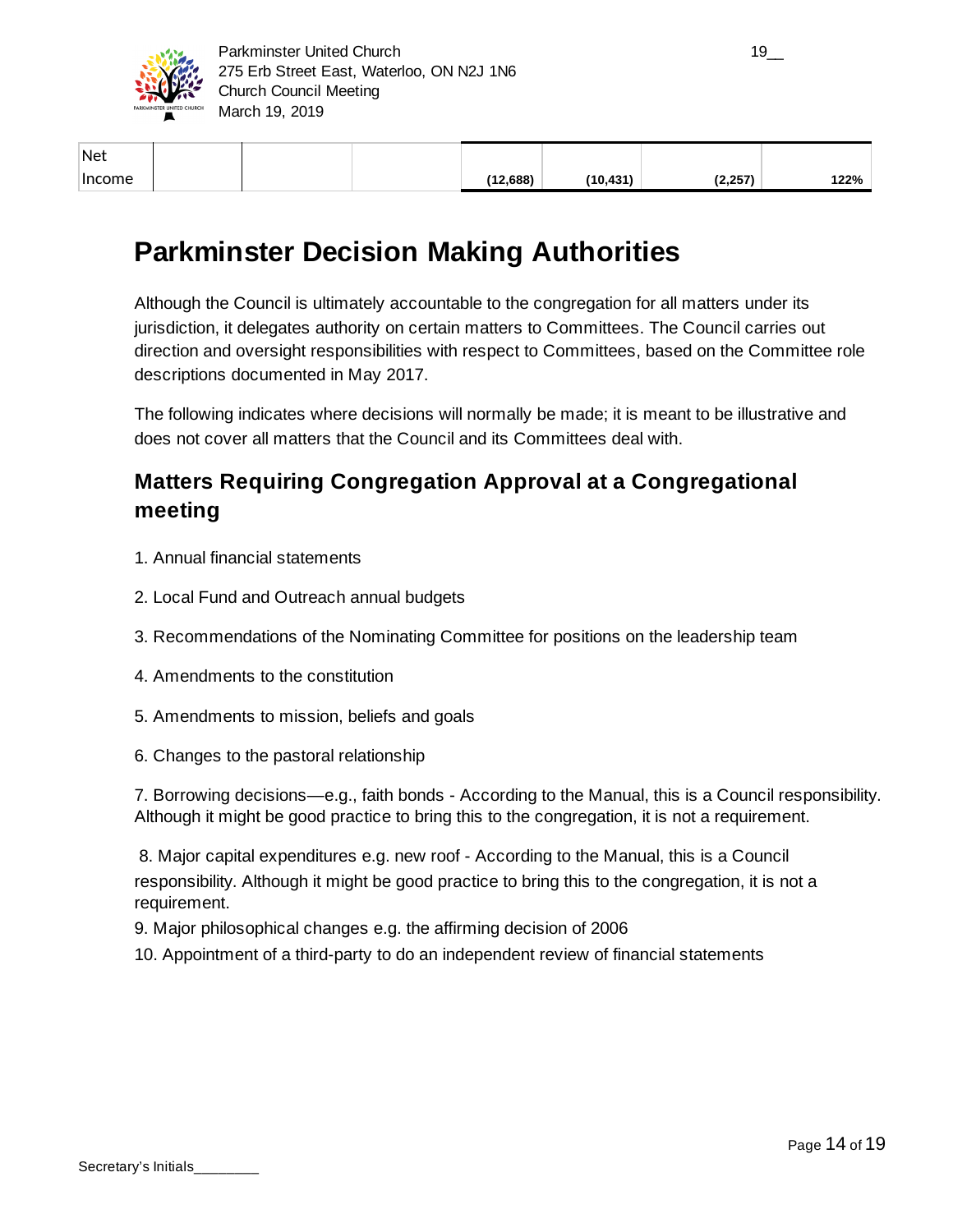

# **Matters Requiring Council Approval**

- 1. Monthly financial statements
- 2. Matters being taken to a congregational meeting for final approval
- 3. Removal of members from active membership

4. Major projects/initiatives—e.g., community outreach project; labyrinth project; building projects; major equipment expenditures; establishment of house groups; refugee sponsorships

5. Fundraising plans/proposals

6. Receive and approve (if appropriate) reports from special committees such as the JNAC and Search committees

7. Funding requests made to the Board of Trustees

8. Major church policies—e.g., local fund investment policy; memorial endowment fund investment and disbursement policies; outreach disbursement policies; communications and social media policies; HR policies; baptism policy, funeral policy

- 9. Lay staff hiring and termination decisions
- 10. Committee expenditures which significantly exceed committee budgets
- 11. Significant changes in accounting and banking policy
- 12. Borrowing decisions—e.g., faith bonds

13. Appointment of a third-party to do an independent review of financial statements for congregational approval

- 14. Grant applications
- 15. Signing authority approval for bank
- 16. Decisions on significant facility rental opportunities
- 17. Continuance or discontinuance of church newspaper advertisements
- 18. Receives, makes decisions on, and transmits proposals to the regional council
- 19. Recommends suitable members for consideration by the appropriate body as a) licensed
- lay worship leaders; b) sacraments elders; and c) candidates
- 20. Gives orders and directions to the trustees on property matters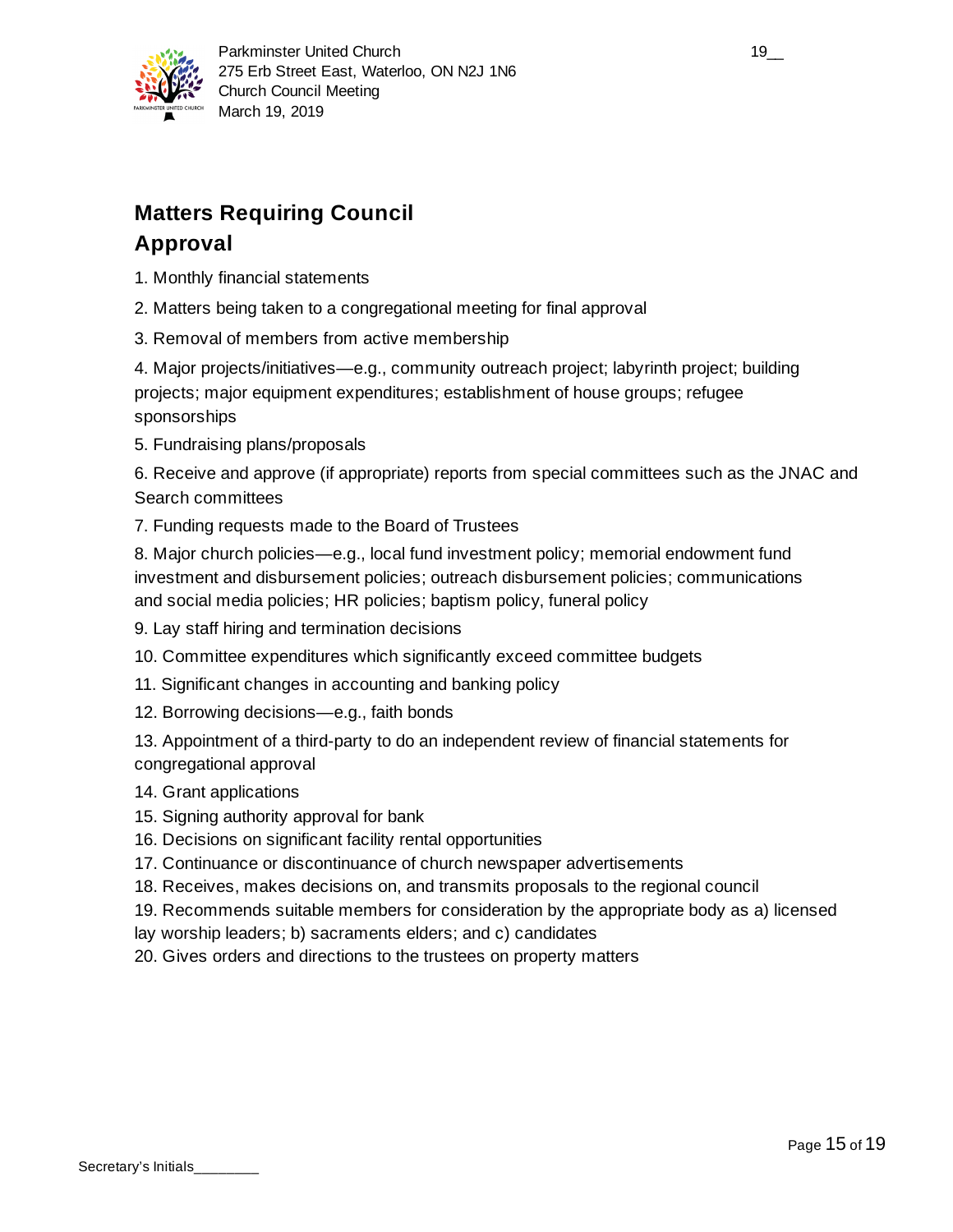

## **Matters Which Can Be Resolved by The Appropriate Committee**

**Financial decisions within the committee's budget, and activities within the committee's mandate**

## **Adult Education and Small Group Ministry Committees**

1. Program planning

## **Board of Trustees**

- 1. Parkminster's general insurance coverage
- 2. Memorial Endowment Fund investment management strategy, and strategy implementation
- 3. Choice of fund manager for the Endowment Fund

# **Christian Education**

## **Committee**

- 1. Church school programs
- 2. Youth activities
- 3. Confirmation programs
- 4. Volunteer recruitment for church school
- 5. TCOW participation
- 6. Intergenerational worship services and other events
- 7. Issues relating to the management and sale of Zehrs grocery cards

## **Communications**

#### **Committee**

- 1. Annual report
- 2. Newsletter policies and content
- 3. Website content
- 4. Social media—facebook
- 5. Roadside sign and entrance monitor content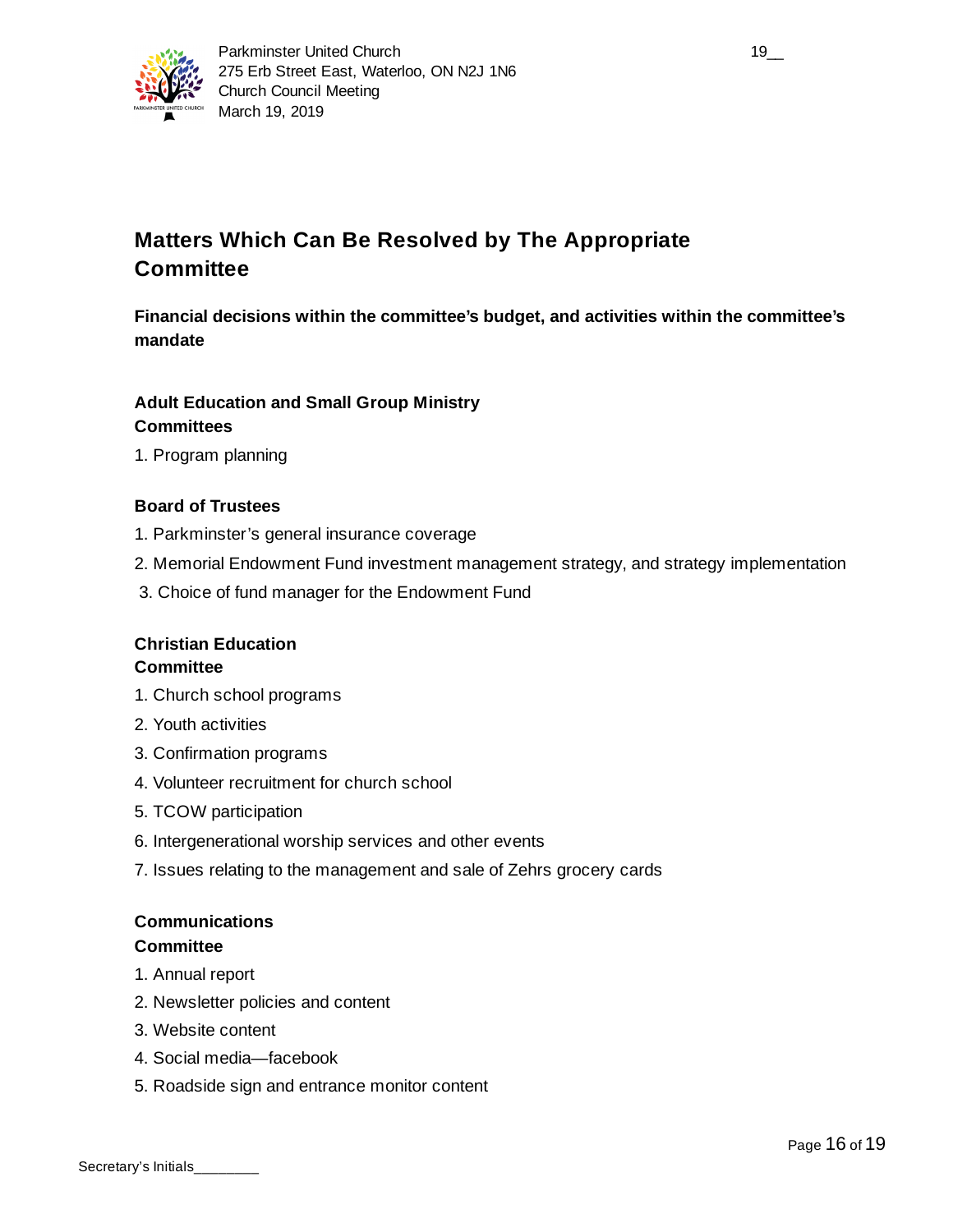

## **Finance Committee**

- 1. Accounting, banking, payroll, tax receipting and internal control procedures
- 2. Investment transactions (within church policy)
- 3. Procedures for offering envelopes and counting, recording and depositing offerings
- 4. Financial compliance issues charity information return

## **Inclusive Ministries**

## **Committee**

- 1. Inclusivity programs and activities
- 2. Social events

## **Pastoral Care/Membership Committee**

- 1. Pastoral care policies, programs and activities
- 2. Card ministry
- 3. 2 x 2 program
- 4. Social events e.g..Guess who is coming to dinner
- 5. Special worship services with regard to pastoral care e.g. longest night service
- 6. House Group operating procedures
- 7. Procedures prior to recommending removal of a person from active membership
- 8. Procedures re new members and welcoming of new people (e.g., cards, calls, welcome table)
- 9. Church directory and related procedures (e.g., changes memo)
- 10. Historic roll and statistics
- 11. Toddler facilities
- 12. Mentors for confirmands (when necessary)
- 13. Congregational social events (corn roast, chili lunch, strawberry social)

## **Ministry and Personnel**

### **Committee**

- 1. Recommendation, Interpretation and implementation of HR policies
- 2. Actions related to supporting and nurturing the pastoral relationship
- 3. Staff performance review process
- 4. Process for advertising and interviewing for vacant lay positions
- 5. Process for determining staff salaries (including cost of living category for ministers)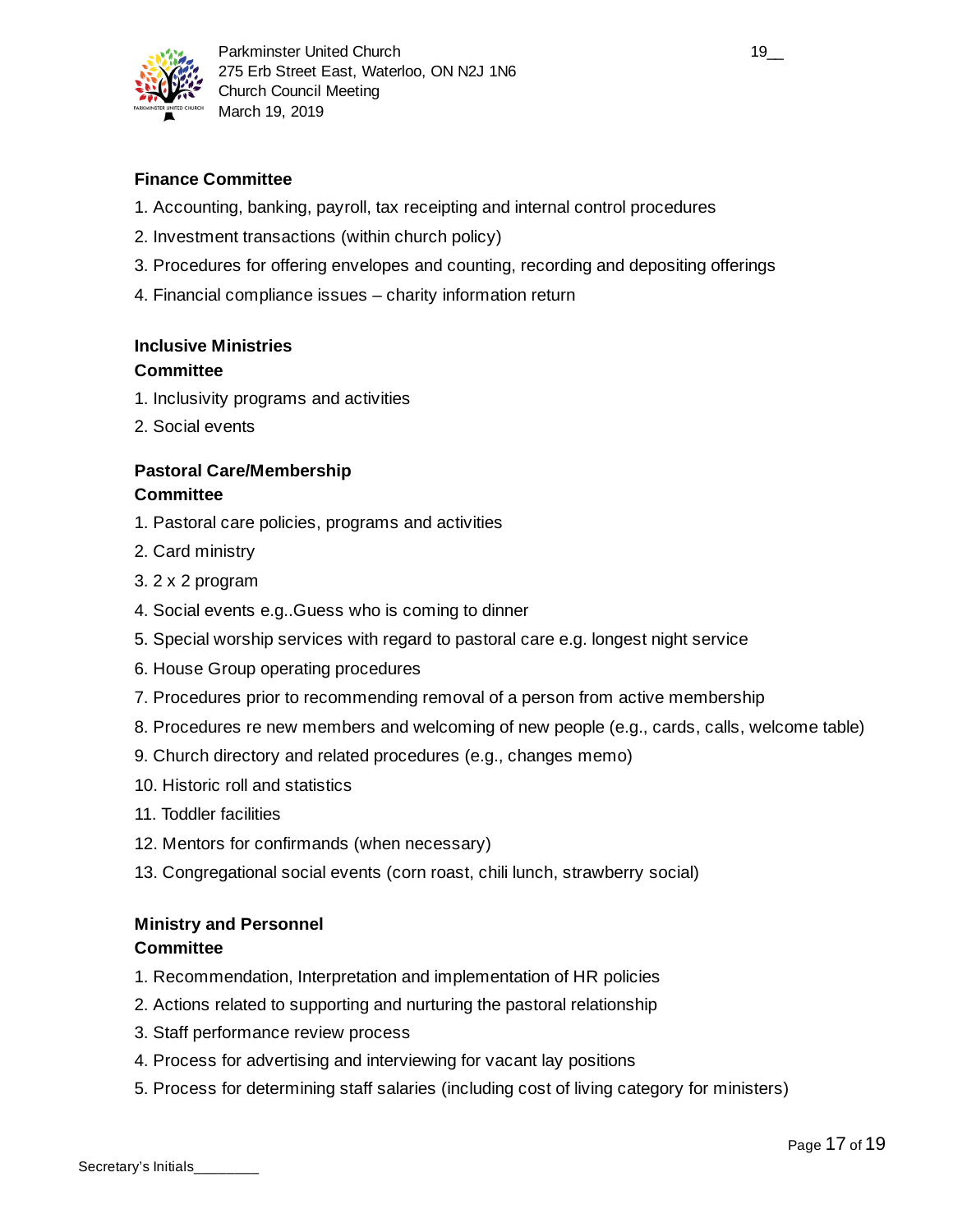

## **Nominating**

1. Candidates being recommended for volunteer positions

## **Outreach Committee**

- 1. Distribution of outreach offerings
- 2. Strategies and activities for generating Outreach giving's
- 3. Planning Outreach events
- 4. Steps to foster congregational awareness of community issues

## **Property Committee**

- 1. Contracts with respect to ongoing maintenance of church property
- 2. Oversight of maintenance of church buildings and property

3. Oversee the custodian with regard to hours and equipment required 4. Facility rentals

- 5. Maintenance and equipment expenditures less than \$3000
- 6. Electronic equipment and services
- 7. Security procedures

## **Stewardship Committee**

- 1. Strategies and activities for generating gifts of time, talents and treasures
- 2. Volunteer appreciation

## **Worship and Music Committee**

- 1. Contracting pulpit supply persons
- 2. Guidelines for weddings, baptisms, funerals, use of the sanctuary, sanctuary décor

3. Matters having to do with the order, time, frequency, place and conduct of worship 4. Music programming